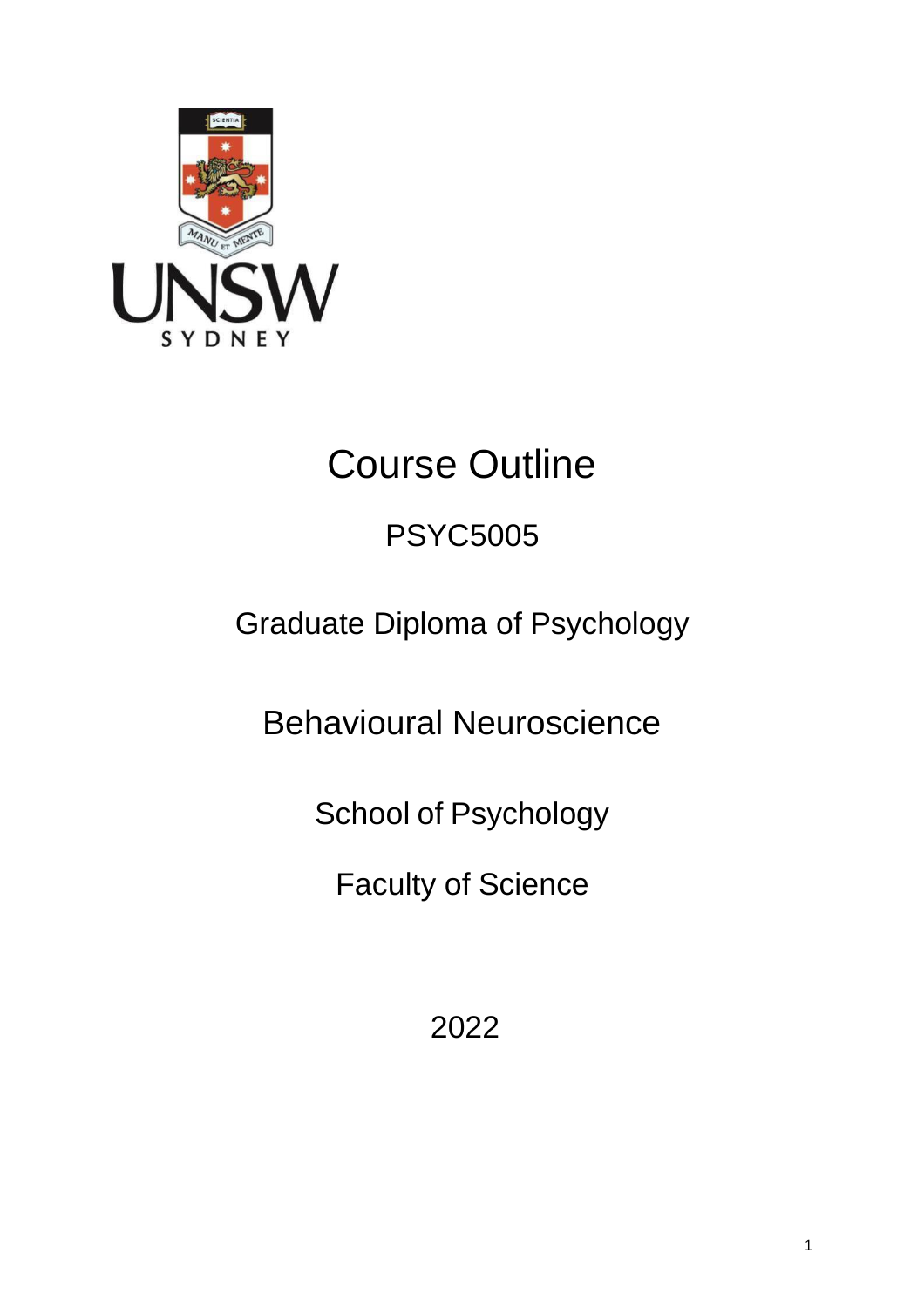### **1. Staff**

| <b>Position</b>    | <b>Name</b> | <b>Email</b> | <b>Consultation</b><br>times and<br><b>locations</b> | <b>Contact</b><br><b>Details</b> |
|--------------------|-------------|--------------|------------------------------------------------------|----------------------------------|
| Course<br>Convenor |             |              | Email                                                | Email                            |

# **2. Course information**

| Units of credit:                                                 |                                                                                                                                                                                                                       |
|------------------------------------------------------------------|-----------------------------------------------------------------------------------------------------------------------------------------------------------------------------------------------------------------------|
| <b>Pre-requisite(s):</b><br><b>Teaching times and locations:</b> | Program Pre-requisite: Bachelor's Degree of any kind (Australian<br>Qualification standard or equivalent). PSYC5001 and PSYC5002<br>(or equivalent with advanced standing), PSYC5003 and<br><b>PSYC5004</b><br>Online |

#### **2.1 Course summary**

This course examines the elementary processes of learning and memory and the neurobiological mechanism that underpin them. These include: learning about relations between events (Pavlovian conditioning), learning about relations between one's behaviour and events (Instrumental conditioning), and how these forms of learning control behaviours. There will be an emphasis on the current experimental and theoretical research, including the role of neural systems in supporting behaviour, the role of molecular signalling cascades and neuronal encoding in learning and memory.

#### **2.2 Course aims**

This course aims to provide students with an understanding of the neurobiological mechanisms that explain a range of behaviours. There will be a focus on current research and techniques in this area. Most of the research will focus on non-human animal studies, but the implications of this research for clinical applications will be explored for each topic.

### **2.3 Course learning outcomes (CLO)**

At the successful completion of this course the student should be able to:

- 1. Demonstrate knowledge and understanding of the major concepts of behavioural neuroscience, with a focus on the principles ofassociative learning, theneurobiological mechanisms of fear, habits and addiction, and memory andforgetting.
- 2. Develop an advanced understanding of current empirical and theoretical evidence and research methods with a focus on behavioural neuroscience allowing you to describeand evaluate different experimental methodologies used in physiological psychology for both human and animal research.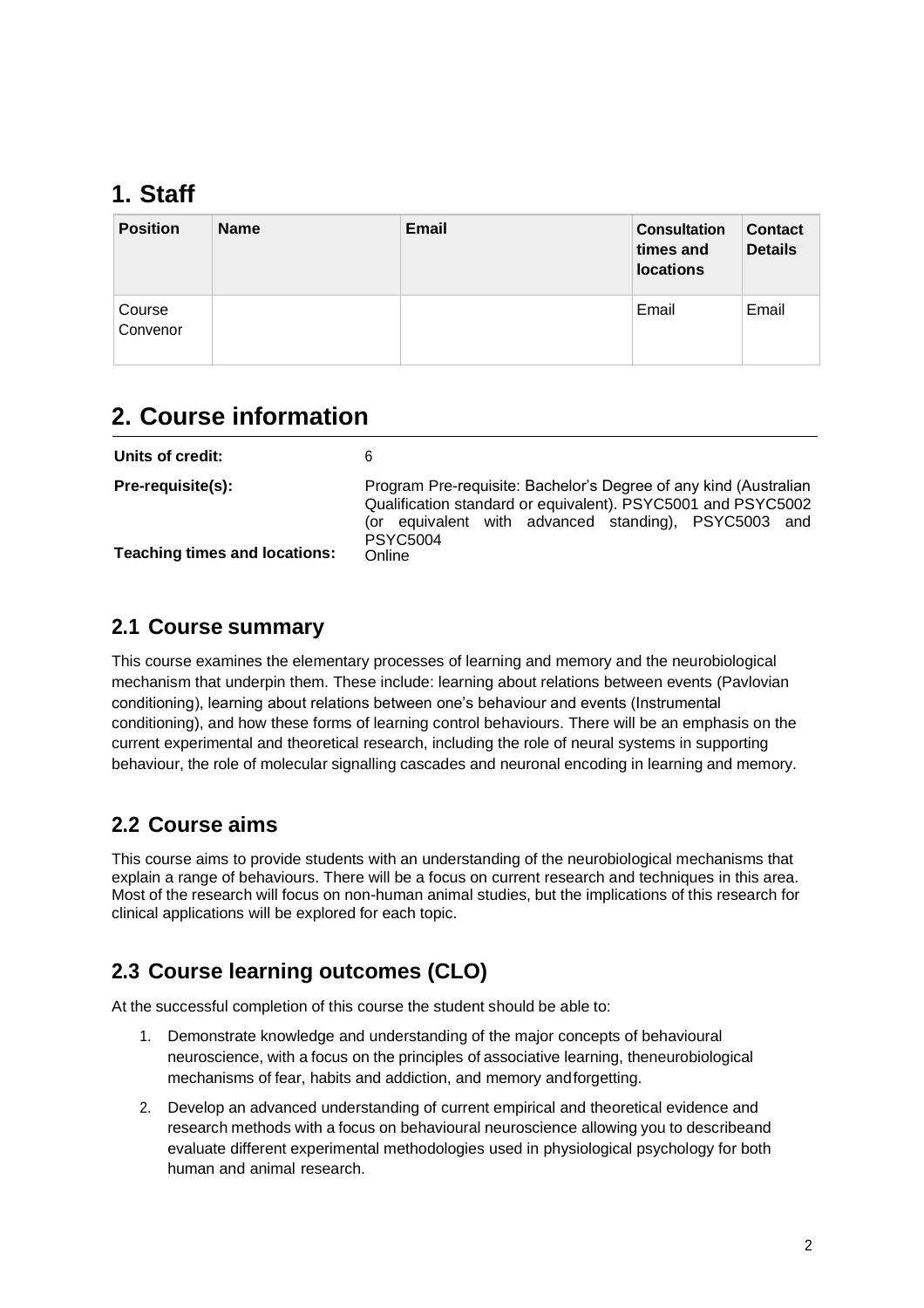- 3. Develop advanced critical thinking skills with a focus on behavioural neuroscience enabling you to evaluate issues using different theoretical and empirical evidence, in both animal and human research, allowing you to develop and evaluate arguments.
- 4. Develop an understanding of the values, research and professional ethics of psychology, including the ethics of animal research, allowing you to understand and evaluate the ethical issues involved in animal and human research. Including the importance of ethical guidelines in animal research.
- 5. Develop effective communication skills, including the ability to demonstrate effective interpersonal skills including: listening to peers, providing feedback in a sensitiveand effective manner in the context of team work and writing in a scientific manner.
- 6. Demonstrate and apply concepts, theories and research findings from the field of behavioural neuroscience to understand and explain mental health issues, such as anxiety, addiction and schizophrenia.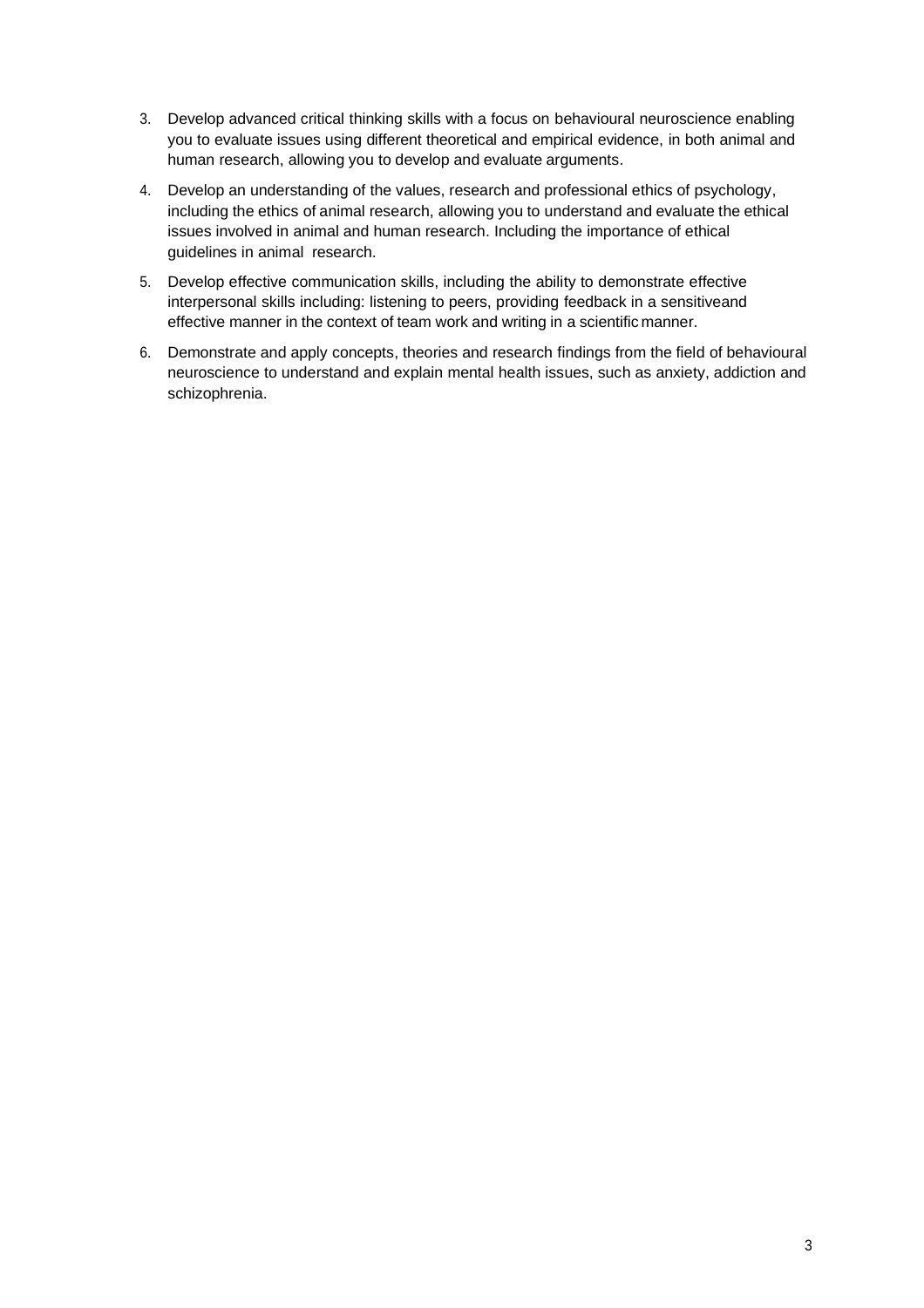|            |                                                                                                |                                                                        | <b>Program Learning Outcomes</b>                                                        |                                                   |                                                                            |                                                                      |                                                                                                           |
|------------|------------------------------------------------------------------------------------------------|------------------------------------------------------------------------|-----------------------------------------------------------------------------------------|---------------------------------------------------|----------------------------------------------------------------------------|----------------------------------------------------------------------|-----------------------------------------------------------------------------------------------------------|
| <b>CLO</b> | 1. Knowledge                                                                                   | 2. Research<br>Methods                                                 | 3. Critical Thinking<br><b>Skills</b>                                                   | 4. Values and<br><b>Ethics</b>                    | $\overline{5}$ .<br>Communication,<br>Interpersonal and<br><b>Teamwork</b> | 6. Application                                                       | <b>Assessment</b>                                                                                         |
| 1.         | Lectures<br><b>Tutorials</b><br>Online activities<br>Readings<br>Formative revision<br>quizzes | <b>Tutorials</b><br>Online activities<br>Readings                      | <b>Tutorials</b><br>Online activities<br>Readings                                       |                                                   | <b>Tutorials</b><br><b>Study Group</b><br>Forum                            |                                                                      | "Secured" Quiz<br>(Week 2-6)<br><b>Research Proposal</b><br>Clinical<br>Applications oral<br>presentation |
| 2.         | <b>Tutorials</b><br>Online activities<br>Formative revision<br>quizzes                         | <b>Tutorials</b><br>Online activities<br>Formative revision<br>quizzes | <b>Tutorials</b><br>Online activities<br>Formative revision<br>quizzes                  |                                                   | <b>Tutorials</b><br><b>Study Group</b><br>Forum                            | <b>Tutorials</b><br>Online activities<br><b>Study Group</b><br>Forum | "Secured" Quiz<br>(Week 2-6)<br>Research Proposal<br>Clinical<br>Applications oral<br>presentation        |
| 3.         |                                                                                                |                                                                        | Lectures<br>Tutorials<br>Online activities<br>Readings<br>Formative revision<br>quizzes | <b>Tutorials</b><br>Online activities<br>Readings | <b>Tutorials</b><br><b>Study Group</b><br>Forum                            | <b>Tutorials</b><br><b>Study Group</b><br>Forum                      | "Secured" Quiz<br>(Week 2-6)<br>Research Proposal<br>Clinical<br>Applications oral<br>presentation        |

# **2.4 Relationship between course and program learning outcomes and assessment**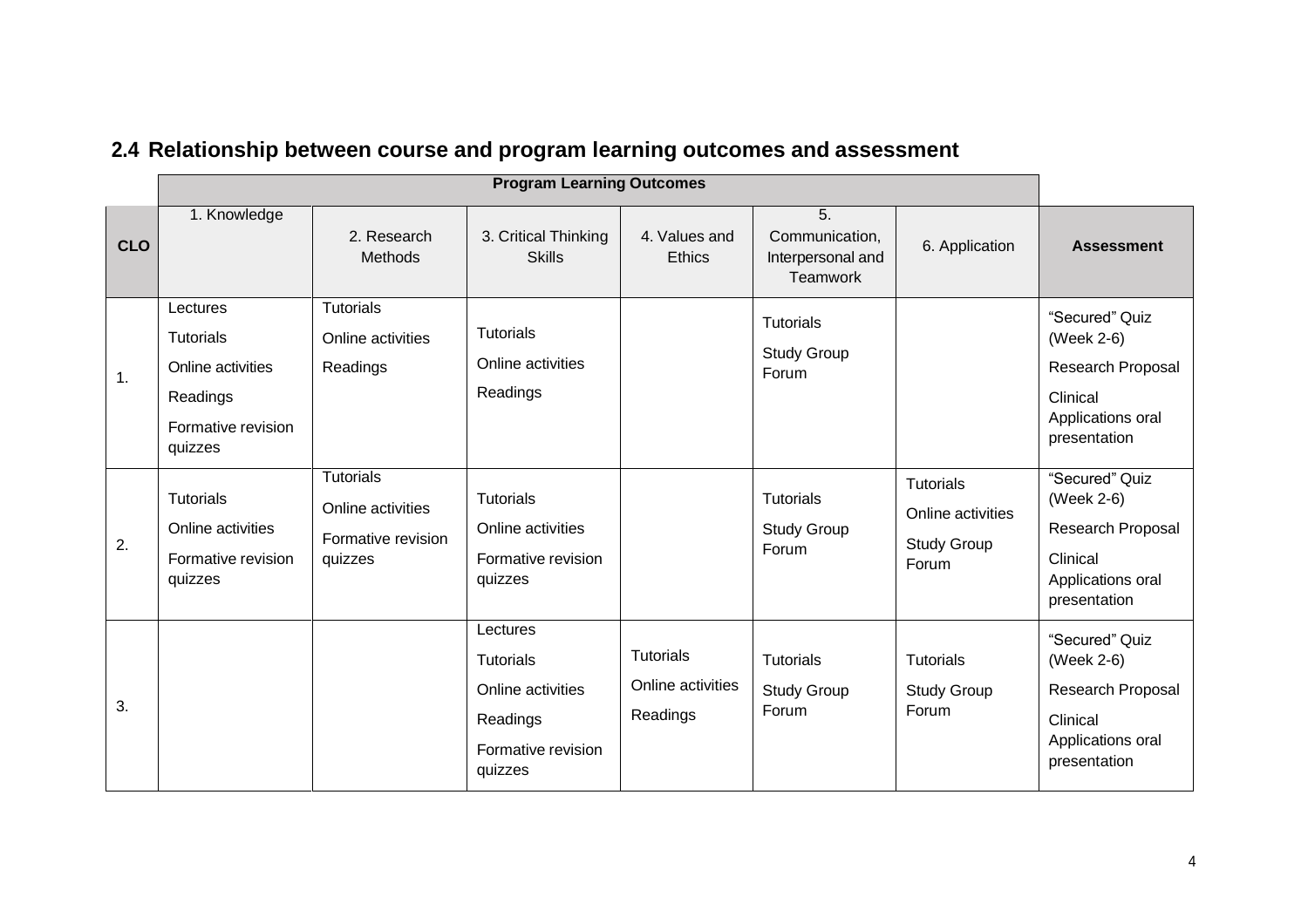| 4. | <b>Tutorials</b><br>Online activities<br>Readings<br>quizzes | Tutorials<br>Readings<br>Formative revision            | Online activities                       | Lectures<br>Tutorials<br>Online activities<br>Readings<br>Formative<br>revision quizzes |                                                 | <b>Tutorials</b><br>Online activities<br>Study Group<br>Forum                                  | "Secured" Quiz<br>(Week 2-6)<br>Research Proposal<br>Clinical<br>Applications oral<br>presentation |
|----|--------------------------------------------------------------|--------------------------------------------------------|-----------------------------------------|-----------------------------------------------------------------------------------------|-------------------------------------------------|------------------------------------------------------------------------------------------------|----------------------------------------------------------------------------------------------------|
| 5. |                                                              |                                                        |                                         |                                                                                         | <b>Tutorials</b><br><b>Study Group</b><br>Forum |                                                                                                | Research Proposal<br>Clinical<br>Applications oral<br>presentation                                 |
| 6. | <b>Tutorials</b><br>Online activities<br>Readings<br>quizzes | Tutorials<br>Readings<br>Formative revision<br>quizzes | Online activities<br>Formative revision |                                                                                         |                                                 | Lectures<br><b>Tutorials</b><br>Online activities<br>Readings<br>Formative<br>revision quizzes | "Secured" Quiz<br>(Week 2-6)<br>Research Proposal<br>Clinical<br>Applications oral<br>presentation |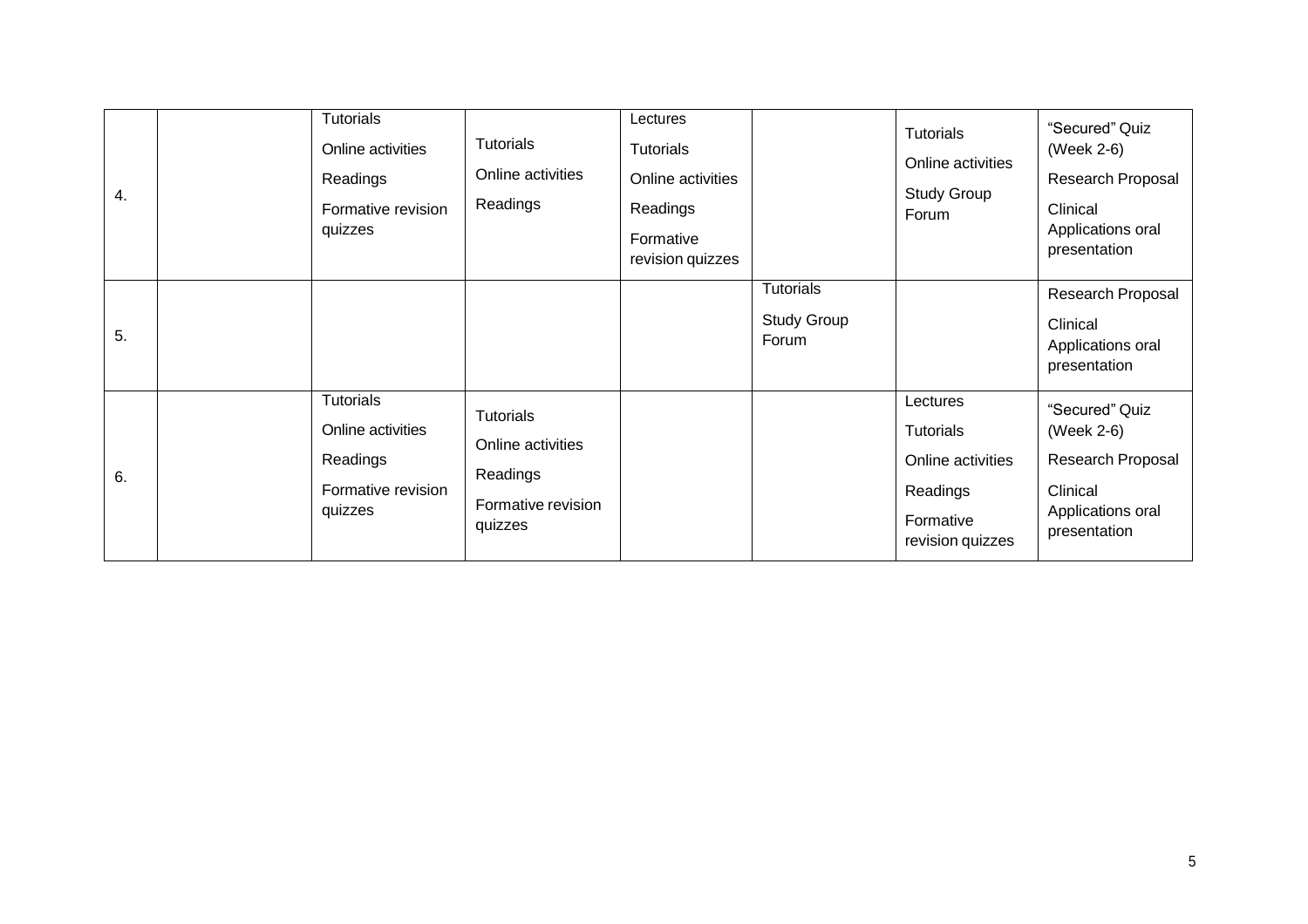# **3. Strategies and approaches to learning**

#### **3.1 Learning and teaching activities**

The course web page is available through the e-learning Moodle site:

[https://moodle.telt.unsw.edu.au/login/index.php.](https://moodle.telt.unsw.edu.au/login/index.php) Login with your student number and password, and follow the links to the PSYC page.

The course will be delivered over six weeks, covering six major topic areas. The major topics will be delivered in Weeks 1 to 6, with a new topic presented each week. Students are expected to engage with all materials delivered each week. There will be a combination of formative and summative assessments throughout the course. The expected level of engagement is 18-19 hours per week, including preparation for the "secured" quizzes and written assessments.

Each week students can expect the following:

**Lectures** will be digitally recorded. Links to the lecture recordings will be available on the course web page. Lecture slides will be also available on the Moodle course page. This will be broken down into 5 or 6 lectures covering the main concepts for each sub-topic of the week

**Online Tutorials** will be held in weeks 1-6. There are six (6), two (2) hour tutorials delivered through Blackboard Collaborate on the Moodle course page each week. All tutorials will be live streamed for synchronous participation and recorded for asynchronous participation, should a student be unable to join the synchronous tutorial at the designated time. Students will be able access the recorded tutorials, for the remainder of the course. Tutorial discussions are based on lecture content and readings. In order to participate in class discussions, you will need to prepare for tutorials by reviewing the available materials.

**Online activities:** Each week there will be a range of online activities, including formative revision quizzes and interactive learning modules using a range of adaptive learning platforms. These activities will allow students to explore the topics of the week in greater depth and provide formative assessment for the students and revision opportunities.

**Readings:** There will be assigned readings each week that cover the major topic of the week. Students will need to complete the readings in order to prepare for the online tutorials.

**The General Discussion Forum** connects students in the course to encourage discussion of weekly content, revision, or topics of interest with each other. Regular engagement in the Forum will help students gain an understanding of the material, critique the contributions of fellow students, and help develop written communication skills.

**The Q and A Discussion Forum** provides students with an opportunity to question and clarify the concepts and ideas mentioned in the lectures. Students are strongly encouraged to engage with this forum by posting questions or comments, and reading, answering, or replying to other student's posts to enhance understanding of the content, critical thinking, and written communication skills.

Formative topic revision quizzes are available for students that provide an opportunity to evaluate understanding of course material on a weekly basis. Timely completion of the weekly quizzes will assist students in gaining a proper understanding of each topic so that this knowledge can be built on in future content. The formative revision quizzes will be available through the MindTap section available on the Moodle course page. **NB: These formative quizzes do not contribute to the student's final grade and are not to be confused with the "secured weekly quizzes".**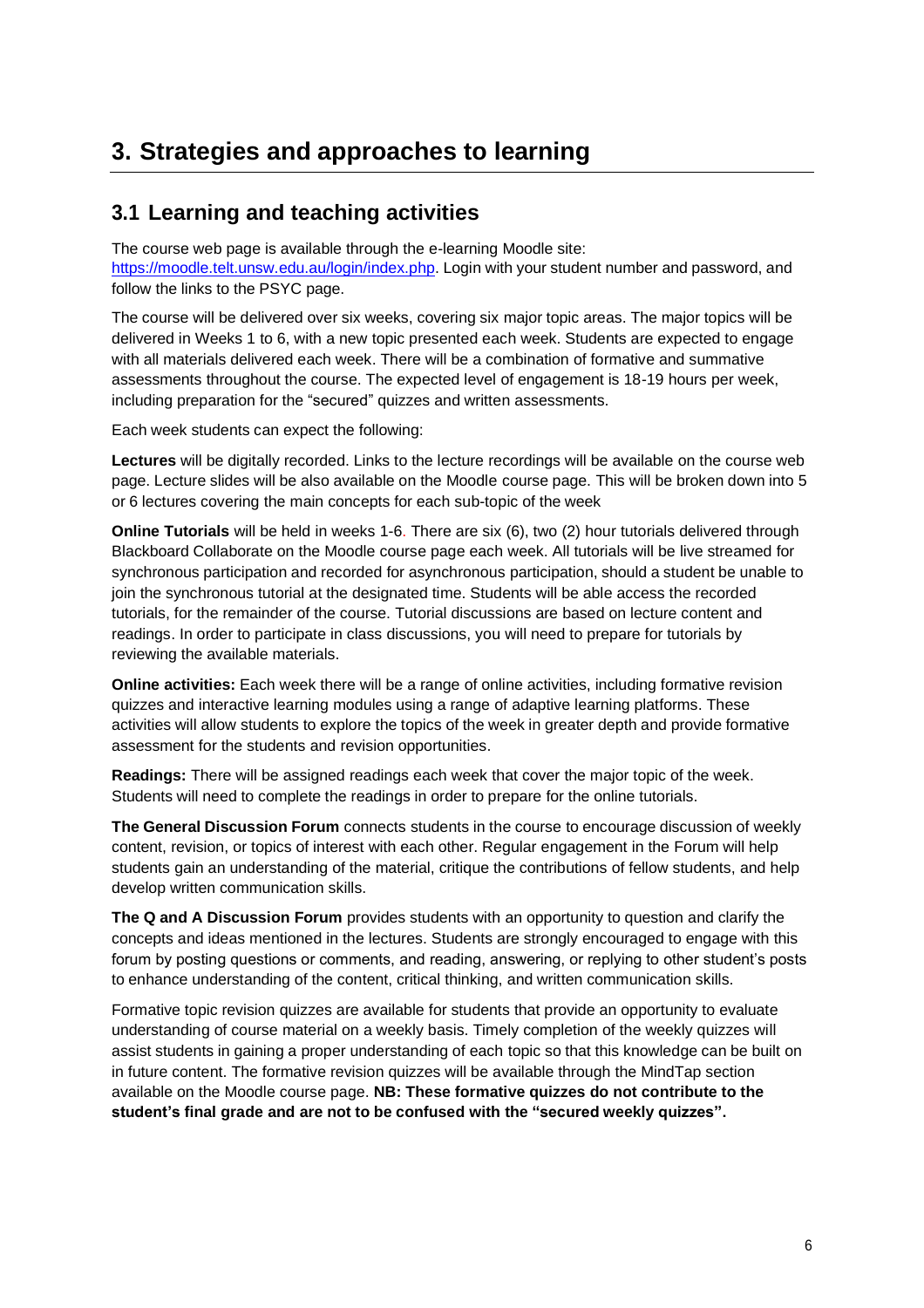#### **3.2 Expectations of students**

Moodle contains lectures, tutorials, content topic materials, assessment materials, and any updated information. You are expected to check Moodle regularly. You are also expected to regularly check your UNSW email. All news updates and announcements will be made on the 'Announcements' forum on the Moodle page and/or by email. It is the student's responsibility to check Moodle and their student emails regularly to keep up to date.

Given that the course content and all assessable components are delivered online, it is the responsibility of the student to ensure that they have access to a computer with a stable internet connection and a browser capable of handling the features of the Moodle eLearning website and any of its content. There will be no special consideration granted due to internet connection or computer issues arising from personal technical issues. If an internet disconnection takes place during an assessment/exam, there will be no way of changing a mark and these will be allocated according to the progress that was saved. To help students establish whether or not their computer/internet access is suitable for the online exam/s, a test quiz is available. This quiz will not contribute to final marks and will be able to be completed multiple times in order to test computer/internet connection prior to assessments/exams.

NOTE: THIS COURSE REQUIRES SIGNIFICANT WEEKLY ASSESSABLE ENGAGEMENT THROUGH MOODLE. Students are expected to engage with all materials delivered each week. There will be a combination of formative and summative assessments throughout the course. **The expected level of engagement is on average 18-19 hours per week** (in the 6-week term). Average engagement levels are as follows (a) **2-2.5 hours** of engagement with the lecture content (5-6 lectures per week); (b) Tutorial attendance, **3 hours** per week including preparation for the tutorial discussion. Note we recommend that you complete the synchronous tutorial, however completion of the recorded asynchronous tutorial will also be accepted; (c) **4.5 hours** to complete the assigned activities, including revision modules; (d) **4.5 hours** to complete the assigned weekly readings; (e) **4- 5 hours** to complete the weekly assessments (secured quizzes) and prepare for the major assessments.

*Under no circumstances will employment be accepted as an excuse not to meet expectations for class participation or assessments.* Remember, the term times are very short, so it is your responsibility to ensure that you do not fall behind with the ongoing assessment demands of the course.

**Tutorial Attendance:** Attendance and participation in tutorials is compulsory. All tutorials will be delivered in an online mode, through Blackboard Collaborate, given that this is a fully online course, it is understood that some students may be unavailable at the designated live tutorial time. Therefore, students will be required to participate in the tutorial in either a synchronous (as the tutorial is streamed live) or asynchronous (a recorded version of the tutorial).

NB: Engagement with online tutorials and timely completion of asynchronous online tutorials is essential in accordance with UNSW Assessment Implementation Procedure.

It is expected that students are aware of UNSW Assessment policy and understand how to apply for special consideration within the framework of the Graduate Diploma Special consideration policies and procedures if they are unable to complete an assignment/exam due to illness and/or misadventure.

It is expected that students have read through the Graduate Diploma Student Guide and the School of Psychology Student Guide.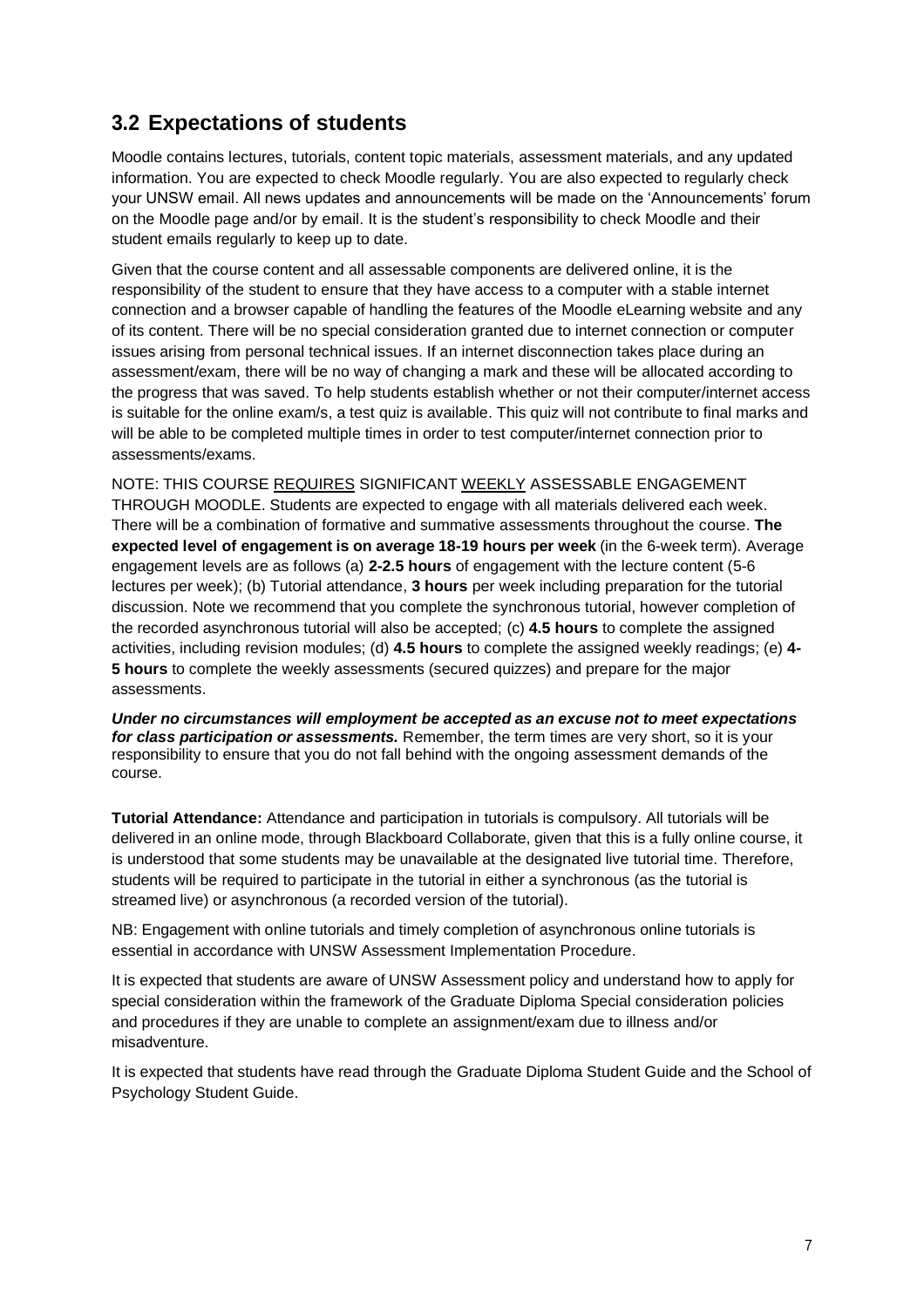### **4. Course schedule and structure**

Each week this course typically consists of 2 hours of lecture material, 2 hours of face to face tutorials, and 4.5 hours of online activities. Students are expected to take an additional 5-6 hours each week of self-determined study to complete assessments, readings, and exam preparation.

| Week   | Lecture topic/s                                                                                                                                                                                                                                                   | <b>Tutorial/lab topics</b>                                                                                                                                                                                                      | <b>Online modules</b>                                        | Self-determined<br>activities                                                                                  |
|--------|-------------------------------------------------------------------------------------------------------------------------------------------------------------------------------------------------------------------------------------------------------------------|---------------------------------------------------------------------------------------------------------------------------------------------------------------------------------------------------------------------------------|--------------------------------------------------------------|----------------------------------------------------------------------------------------------------------------|
| Week 1 | <b>Historical Perspectives and</b><br>introduction to Associative<br>Learning<br>Lecture 1 -3: Historical perspectives<br>Lecture 4: Introduction to associative<br>learning<br>Lecture 5: Contingency<br>Lecture 6: Problems for contingency:<br><b>Blocking</b> | Online tutorial discussion based on<br>lectures and readings. Students will<br>discuss the historical perspectives<br>of animal learning and the basics of<br>associative learning.                                             | Online activities based on lectures and<br>assigned readings | Formative revision<br>quizzes<br>Additional textbook<br>readings<br>Additional textbook<br>resources (Mindtap) |
| Week 2 | Human associative Learning -<br>attention and<br>Lecture 1: The Rescorla-Wagner<br>model<br>Lecture 2 and 3: Evaluative<br>conditioning<br>Lecture 4 and 5: Attention and<br>learning<br>Lecture 6: Schizophrenia and<br>aberrant salience                        | Online tutorial discussion based on<br>lectures and readings. Students will<br>discuss the major concepts of<br>associative learning, evaluative<br>conditioning and the clinical<br>implications of attention and<br>learning. | Online activities based on lectures and<br>assigned readings | Formative revision<br>quizzes<br>Additional textbook<br>readings<br>Additional textbook<br>resources (Mindtap) |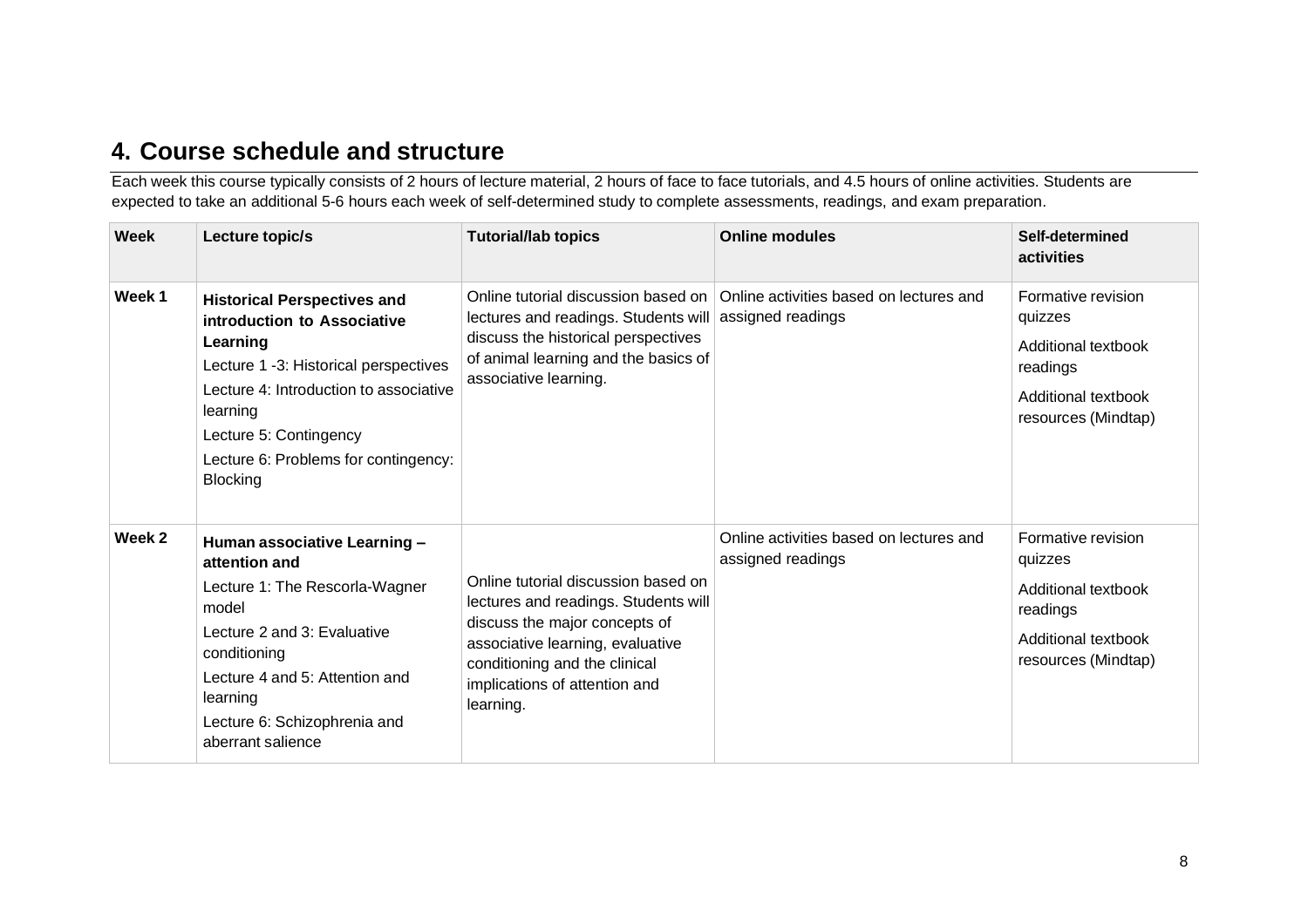| Week 3            | Neurobiological mechanisms of<br><b>Pavlovian Fear Conditioning and</b><br><b>Extinction</b><br>Lecture 1 and 2: Neural Processes<br>of Fear Learning<br>Lecture 3 and 4: Neural Processes<br>of fear Expression<br>Lecture 5 and 6: Neural processes of<br>extinction | Online tutorial discussion based on<br>lectures and readings. Students<br>will discuss the neural structures<br>involved in normal andmaladaptive<br>fear. There will be a focus on the<br>neurobiological processes that<br>underpin fear learning and<br>expression Students will discuss<br>the behavioural evidence for<br>extinction, and the learning models<br>which explain this process. | Online activities based on lectures and<br>assigned readings | Formative revision<br>quizzes<br>Additional textbook<br>readings<br>Additional textbook<br>resources (Mindtap)        |
|-------------------|------------------------------------------------------------------------------------------------------------------------------------------------------------------------------------------------------------------------------------------------------------------------|---------------------------------------------------------------------------------------------------------------------------------------------------------------------------------------------------------------------------------------------------------------------------------------------------------------------------------------------------------------------------------------------------|--------------------------------------------------------------|-----------------------------------------------------------------------------------------------------------------------|
| Week 4            | Neurobiological mechanisms of<br>habits and instrumental<br>conditioning<br>Lecture 1 and 2: Neural Processes<br>of instrumental learning<br>Lecture 3 and 4: Neural Processes<br>of habit<br>Lecture 5 and 6: Neural processes of<br>habit formation                  | Online tutorial discussion based on<br>lectures and readings. Students will<br>discuss the neural structures<br>involved in instrumental<br>conditioning and the habit circuit.                                                                                                                                                                                                                   | Online activities based on lectures and<br>assigned readings | Formative revision<br>quizzes<br>Additional textbook<br>readings<br>Additional textbook<br>resources (Mindtap)        |
| Week <sub>5</sub> | <b>Neurobiological Mechanisms of</b><br><b>Feeding and Body Regulation</b><br>Lecture 1: Introduction to Feeding<br>Lecture 2 and 3: Why we eat what<br>we eat<br>Lecture 4: How does our body<br>regulate weight?                                                     | Online tutorial discussion based on<br>lectures and readings. Students will<br>discuss the neurobiological<br>mechanism of feeding and body<br>regulation. They will explore the<br>neural structures and circuits<br>involved in these processes.                                                                                                                                                | Online activities based on lectures and<br>assigned readings | Formative revision<br>quizzes<br><b>Additional textbook</b><br>readings<br>Additional textbook<br>resources (Mindtap) |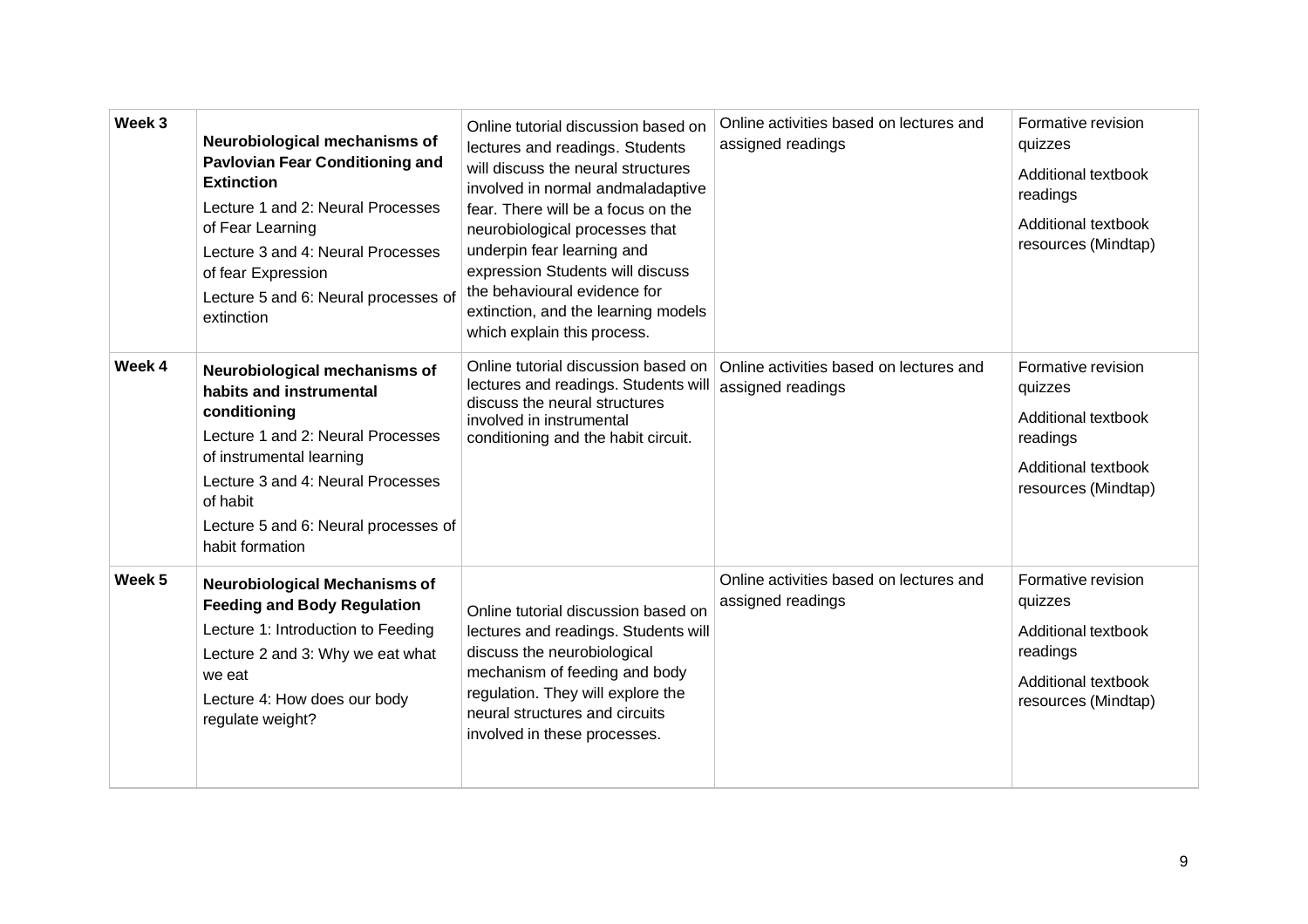| Week 6 | <b>Neurobiological Mechanisms of</b><br>memory and forgetting<br>Lecture 1 and 2: Neural process of<br>memory consolidation<br>Lecture 3 and 4: Neural Processes<br>of reconsolidation<br>Lecture 5 and 6: Neural Processes<br>of forgetting – amnesia | lectures and readings. Studentswill assigned readings<br>discuss the neural processes which<br>underpin normal memory, including<br>the consolidation and<br>reconsolidation of memories. There<br>will be a focus on the molecular<br>and cellular mechanisms involved<br>in these processes. | Online tutorial discussion based on   Online activities based on lectures and | Formative revision<br>quizzes<br>Additional textbook<br>readings<br>Additional textbook<br>resources (Mindtap) |
|--------|--------------------------------------------------------------------------------------------------------------------------------------------------------------------------------------------------------------------------------------------------------|------------------------------------------------------------------------------------------------------------------------------------------------------------------------------------------------------------------------------------------------------------------------------------------------|-------------------------------------------------------------------------------|----------------------------------------------------------------------------------------------------------------|
|--------|--------------------------------------------------------------------------------------------------------------------------------------------------------------------------------------------------------------------------------------------------------|------------------------------------------------------------------------------------------------------------------------------------------------------------------------------------------------------------------------------------------------------------------------------------------------|-------------------------------------------------------------------------------|----------------------------------------------------------------------------------------------------------------|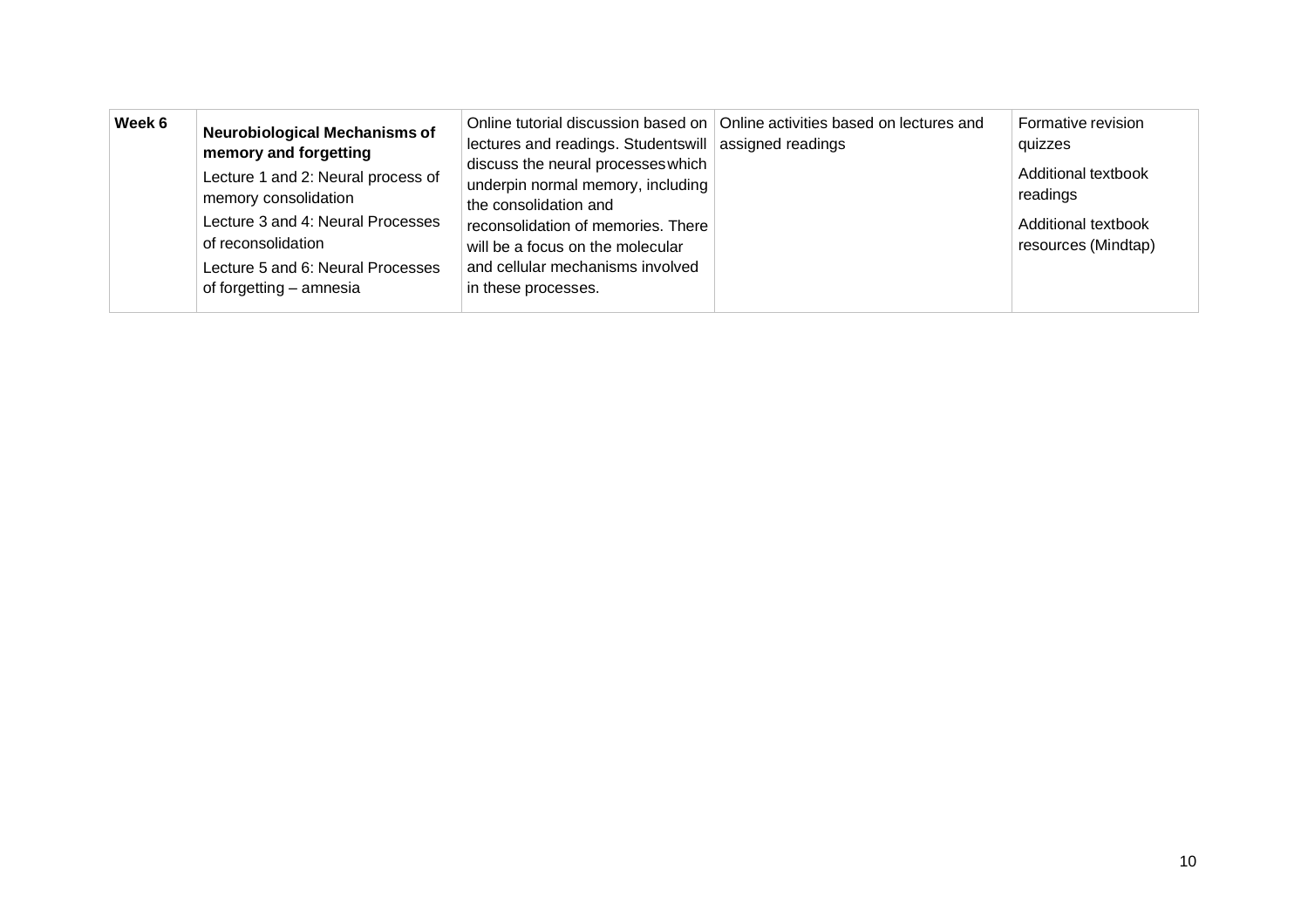## **5. Assessment**

#### **5.1 Assessment tasks**

All assessments in this course have been designed and implemented in accordance with UNSW Assessment Policy.

| <b>Assessment task</b>                                          | Length                          | Weight | <b>Mark</b> | Due date (normally<br>midnight on due<br>date)                |
|-----------------------------------------------------------------|---------------------------------|--------|-------------|---------------------------------------------------------------|
| <b>Assessment 1: "Secured" Quiz</b><br>(Week 1-6)               | 20 MCQ<br>questions<br>per quiz | 20%    | 20          | Sunday 11:59pm<br>week of release<br>(Weeks 1, 2, 3, 4, 5, 6) |
| <b>Assessment 2: Clinical</b><br>Applications oral presentation | 10 minutes                      | 30%    | 100         | Sunday Week 4                                                 |
| <b>Assessment 3: Written</b><br>Research Proposal               | $1500$ words                    | 50%    | 100         | Sunday Week 6                                                 |

**Assessment 1 "Secured" Quizzes 20%:** "Students will be required to complete 6 quizzes under official exam conditions. These quizzes will cover the content of the **lectures and readings.** The quizzes will be held in weeks 1-6 and will cover content presented in the week they are released. The "Secured" quizzes form part of a continuous assessment. The quiz will be released on Thursday of week and will remain open until Sunday 11:59pm of the same week. Each Quiz will include 30 multiple choice questions. The top five grades out of the six quizzes will be used to count towards the final secured quiz grade which accounts for 20% of the course mark.

**Assessment 2: Clinical Applications 30%:** Students can choose any areaof research discussedin the course to discuss the clinical applications of this research. Students should identify one type of animal research and discuss the basic theories which explain the phenomena. They then need to provide an example of how this research has been translated to clinical applications. This will allow students to explore the applied context of animal research in the wider and clinicalcommunity. Students will need to upload a 10-minute video to Moodle in order to present their findings to the class.

**Assessment 3: Research Proposal 50%:** Students will be required to write a research proposal for an experiment based on any of the areas of research presented in the course. The proposal will contain a literature review of the current research, a critique of the present research and a rationale for the proposed experiment. The final section will require students to propose one experiment, including relevant methodological information and expected results. The proposed experiment must logically follow from the literature review and contain a novel contribution to the researcharea.

**UNSW grading system:** <https://student.unsw.edu.au/grades>

**UNSW assessment policy:** <https://student.unsw.edu.au/assessment>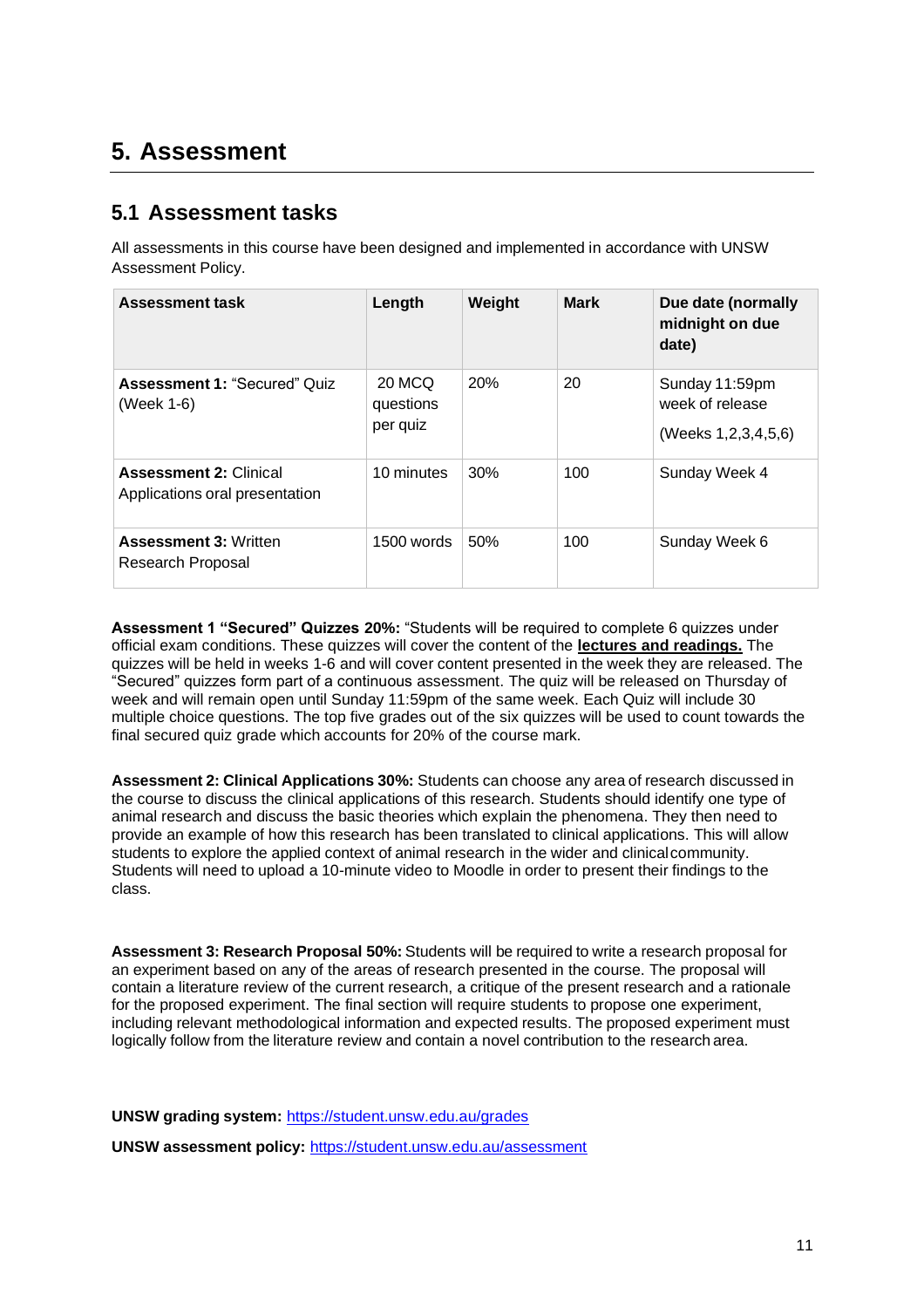#### **5.2 Assessment criteria and standards**

Further details and marking criteria for each assessment will be provided to students closer to the assessment release date (see 4.1: UNSW Assessment Design Procedure).

#### **5.3 Submission of assessment tasks**

**Written assessments:** In accordance with UNSW Assessment Policy written pieces of assessment must be submitted online via Turnitin. No paper or emailed copies will be accepted.

**Late penalties**: deduction of marks for late submissions will be in accordance with the Graduate Diploma in Psychology assessment policy. Students will receive a penalty of 5 marks per day for late submissions, including weekends. For example an assessment due on Sunday and submitted on Tuesday would be considered two days late leading to a penalty of  $5 \times 2 = 10$  from the total assessment mark.

**Special Consideration:** Students who are unable to complete an assessment task by the assigned due date can apply for special consideration. Special consideration applications must be submitted through the special consideration portal available through myUNSW. *UNSW operates under a Fit to Sit/ Submit rule for all assessments. If a student wishes to submit an application for special consideration for an exam or assessment, the application must be submitted prior to the start of the exam or before an assessment is submitted. If a student sits the exam/ submits an assignment, they are declaring themselves well enough to do so.*

Students who have experienced significant illness or misadventure during the assessment period may be eligible. Only circumstances deemed to be outside of the student's control are eligible for special consideration (see - https://student.unsw.edu.au/special-consideration). In the case of take-home assessment tasks, misadventure must occur for at least 3 consecutive days during the assessment period. If approved, students may be given an extended due date to complete take-home assessments

**Alternative assessments**: there will be no alternative assessments due to the intensive nature of the course. Please refer to the Graduate Diploma in Psychology (5331) Guide for policies and procedures relating to misadventure.

**Supplementary examinations:** Students may apply for a supplementary exam, providing that this is not an ongoing issue. If students are unable to engage in all aspects of the course for two weeks or longer, they will be required to submit an application to withdraw from the course without penalty. Please refer to the Graduate Diploma in Psychology (5331) Guide for policies and procedures relating to misadventure.

#### **5.4. Feedback on assessment**

Feedback on all pieces of assessment in this course will be provided in accordance with UNSW Assessment Policy.

| <b>Assessment</b>                                                         | When                                   | Who                | Where  | <b>How</b> |
|---------------------------------------------------------------------------|----------------------------------------|--------------------|--------|------------|
| Assessment 1: "Secured"<br>Quiz (Week 1-6)                                | Monday<br>following quiz<br>submission | Course<br>convenor | Online | Moodle     |
| <b>Assessment 2: Clinical</b><br><b>Applications oral</b><br>presentation | 10 days after<br>submission            | Course<br>convenor | Online | Moodle     |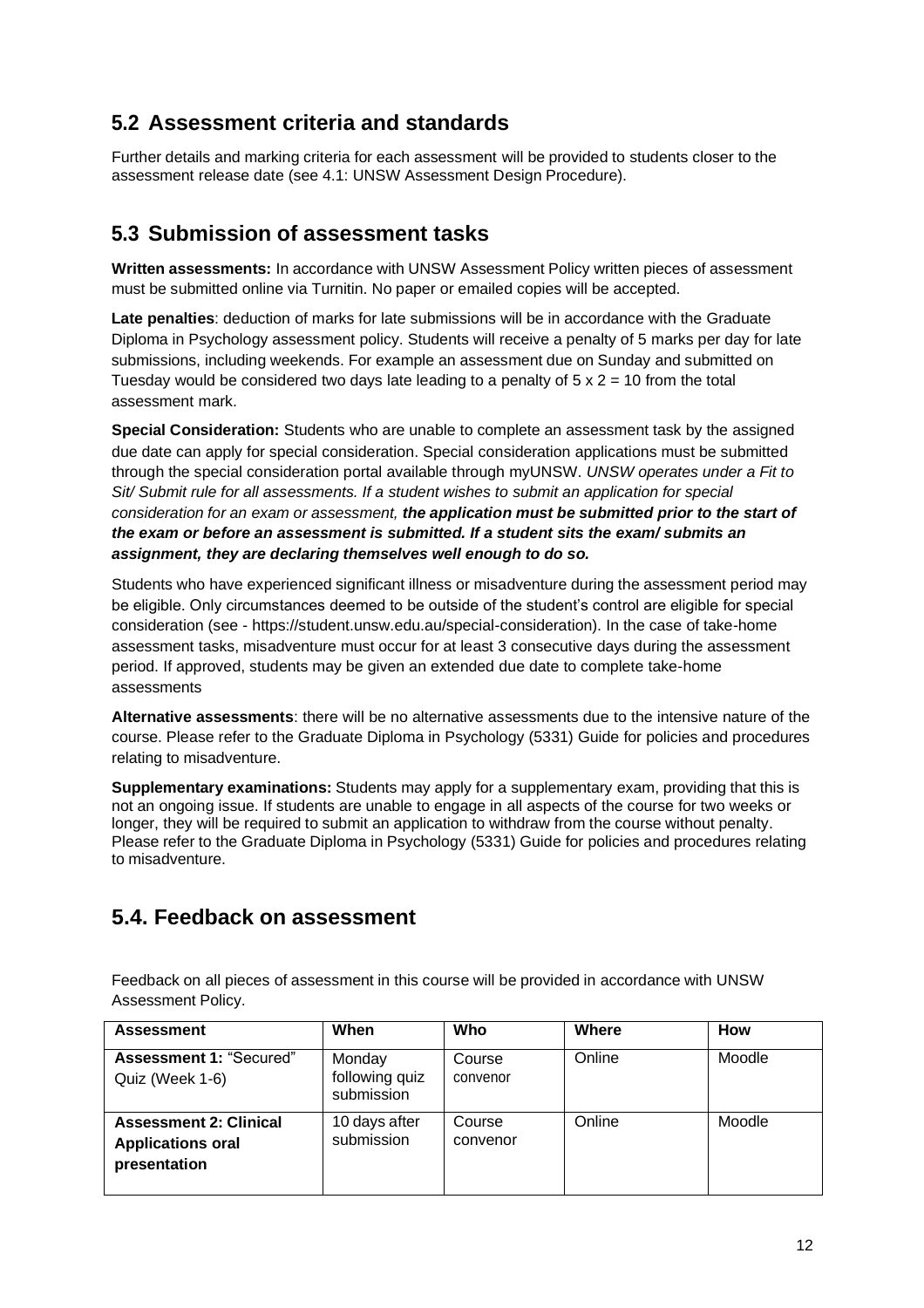| <b>Assessment 3 Written</b><br><b>Research Proposal</b> | 10 days after<br>submission | Course<br>convenor | Online | Moodle |
|---------------------------------------------------------|-----------------------------|--------------------|--------|--------|
|---------------------------------------------------------|-----------------------------|--------------------|--------|--------|

# **6. Academic integrity, referencing and plagiarism**

The APA (7th edition) referencing style is to be adopted in this course. Students should consult the publication manual itself (rather than third party interpretations of it) in order to properly adhere to APA style conventions. Students do not need to purchase a copy of the manual, it is available in the library or online. This resource is used by assessment markers and should be the only resource used by students to ensure they adopt this style appropriately:

#### **APA 7th [edition.](http://www.apastyle.org/manual/index.aspx)**

**Referencing** is a way of acknowledging the sources of information that you use to research your assignments. You need to provide a reference whenever you draw on someone else's words, ideas or research. Not referencing other people's work can constitute plagiarism.

Further information about referencing styles can be located at <https://student.unsw.edu.au/referencing>

**Academic integrity** is fundamental to success at university. Academic integrity can be defined as a commitment to six fundamental values in academic pursuits**:** honesty, trust, fairness, respect, responsibility and courage.*1* At UNSW, this means that your work must be your own, and others' ideas should be appropriately acknowledged. If you don't follow these rules, plagiarism may be detected in your work.

Further information about academic integrity and **plagiarism** can be located at:

- The *Current Students* site <https://student.unsw.edu.au/plagiarism>*,* and
- The *ELISE* training site http://subjectguides.library.unsw.edu.au/elise/presenting

The *Conduct and Integrity Unit* provides further resources to assist you to understand your conduct obligations as a student: [https://student.unsw.edu.au/conduct.](https://student.unsw.edu.au/conduct)

# **7. Readings and resources**

| <b>Textbook</b>                   | Kalat, Biological Psychology 13 <sup>th</sup> Edition, Cengage.                                                       |
|-----------------------------------|-----------------------------------------------------------------------------------------------------------------------|
|                                   | E-book copies of the textbook will be provided to students<br>through Moodle along with MindTap additional resources. |
| <b>Course information</b>         | Available on Moodle                                                                                                   |
| <b>Recommended internet sites</b> | <b>UNSW Library</b>                                                                                                   |
|                                   | <b>UNSW Learning centre</b>                                                                                           |
|                                   | <b>ELISE</b>                                                                                                          |

1 International Center for Academic Integrity, 'The Fundamental Values of Academic Integrity', T. Fishman (ed), Clemson University, 2013.